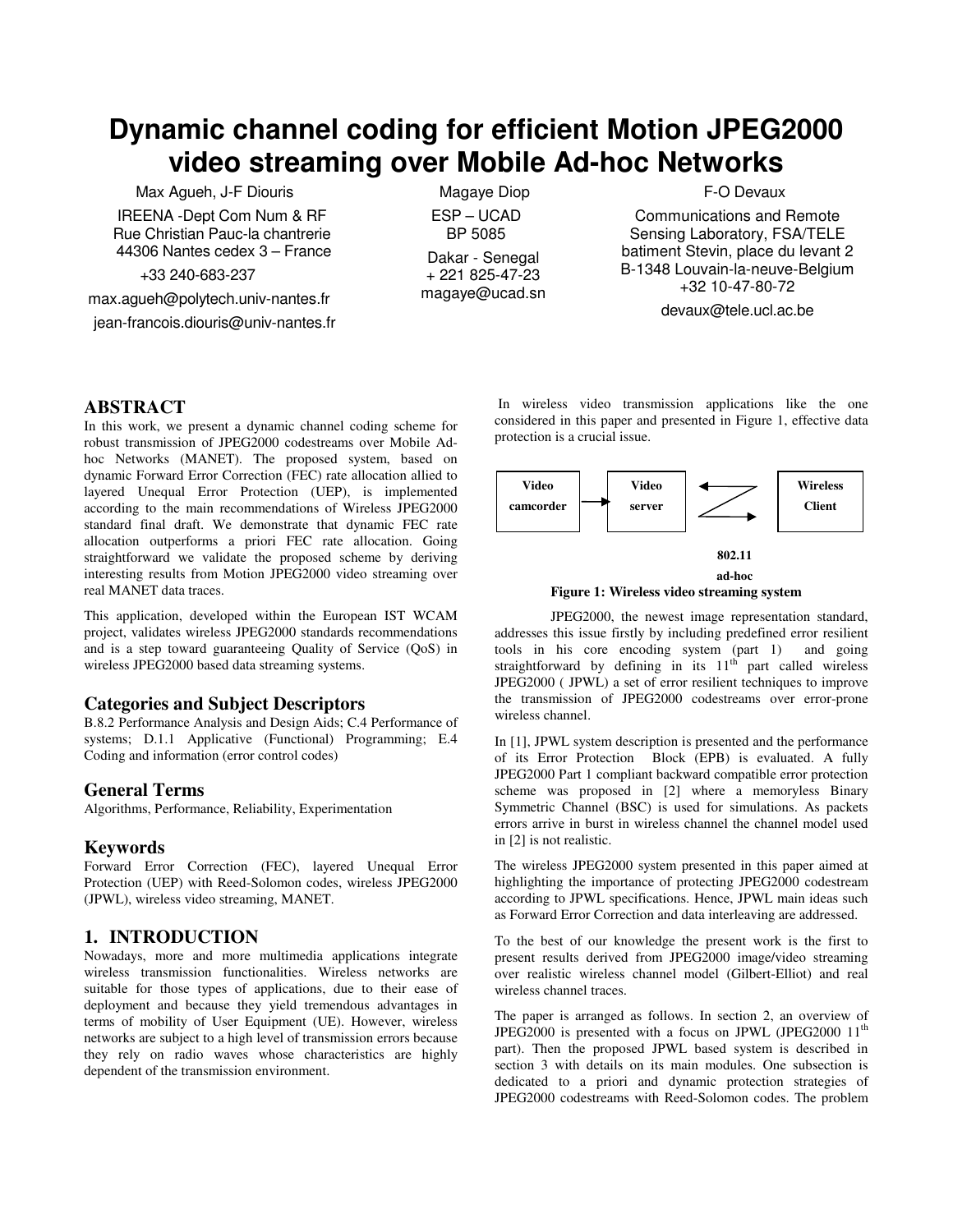of FEC rate allocation is discussed in section 4 and in section 5, experimental results are derived from JPEG2000 frames transmission over real MANET data traces. Finally, some conclusions are provided in section 6.

# **2. JPEG2000 AND WIRELESS JPEG2000 (JPWL) OVERVIEW**

JPEG2000 is the newest image compression standard completing the existing JPEG standard [3].

The interest for JPEG2000 is growing since the Digital Cinema Initiatives (DCI) has selected JPEG2000 for future distribution of motion pictures.

Its main characteristics are: lossy or lossless compression modes; resolution, quality and spatial scalability; transmission and progressive image reconstruction; error resilience for low bit rate mobile applications; Region Of Interest (ROI) functionality, etc.

Part 1 of the standard defines different tools allowing the decoder to detect errors in the transmitted codestream, to select the erroneous part of the code and to synchronise the decoder in order to avoid decoder crash. Even if those tools give a certain level of protection from transmission errors, they become ineffective when the transmission channel experiences high bit error rate. Wireless JPEG2000 (JPEG2000  $11<sup>th</sup>$  part) addressed this issue by defining techniques to make JPEG2000 codestream more resilient to transmission errors in wireless systems.

Wireless JPEG (JPWL) which is still in standardization process, specifies error resilience tools such as Forward Error Correction, interleaving, unequal error protection.

In this paper we present a wireless JPEG2000 video streaming system based on the recommendations of JPWL final draft [4].

# **3. A WIRELESS JPEG2000 IMAGE/VIDEO STREAMING SYSTEM**

## **3.1 System Functionalities**

The functionalities of the proposed JPWL based system are presented in figure 2. The aim of this system is to efficiently transmit a Motion JPEG2000 (MJ2) video sequence through a wireless channel.

The considered wireless channels are: the simulated Gilbert-Elliot channel model and a channel based on real traces.

#### *3.1.1 Description*

The input of the JPWL codec is a Motion JPEG2000 (MJ2) file. The JPEG2000 codestreams included in the Motion JPEG2000 file are extracted and indexed.

These indexed codestreams are then transmitted to the JPWL encoder ([4] presents a more accurate description of the JPWL encoder used) which applies FEC at the specified rate and adds the JPWL markers in order to make the codestream compliant to the Wireless JPEG2000 standard. At this stage, the frames are still JPEG2000 part 1 compliant, which means that any JPEG2000 decoder is able to decode them.

To increase the JPWL frames robustness, an interleaving mechanism is processed before each frame transmission through the error-prone channel. This is a recommended mechanism for transmission over wireless channel where errors occur in burst (contiguous long sequence of errors). Thank to the interleaving mechanism the correlation between errors is reduced.

The step following the JPWL frames interleaving is the RTP packetisation. In this process, JPEG2000 codestream data or other types of data are incorporated into RTP packets as described in [5].

RTP packets are then transmitted through the wireless channel which is modelled by the Gilbert-Elliot channel model. This channel model will be further presented.

At the decoder side, after the depacketisation process, the JPWL decoder corrects and decodes the received JPWL frames and rebuilds the JPEG2000 frames. At this stage, parameters such as Packet Error Rates ( *PER* ) are extracted and give information on the channel state. The decoder sends this information back to the JPWL encoder via the Up link.

The last process of the transmission chain is the evaluation of the Peak Signal to Noise Ratio (PSNR) which measures the distortion between the transmitted and the decoded image/video.



**Figure 2: JPWL based system functionalities** 

## *3.1.2 Wireless channel modeling*

When designing the JPWL encoder, a special interest was dedicated to wireless channel modeling. In this paper we do not consider the memoryless Binary Symmetric channel (BSC) because this type of channel model is characterized by uncorrelated error occurrences which are not really representative of real wireless channel. Indeed, wireless channels experience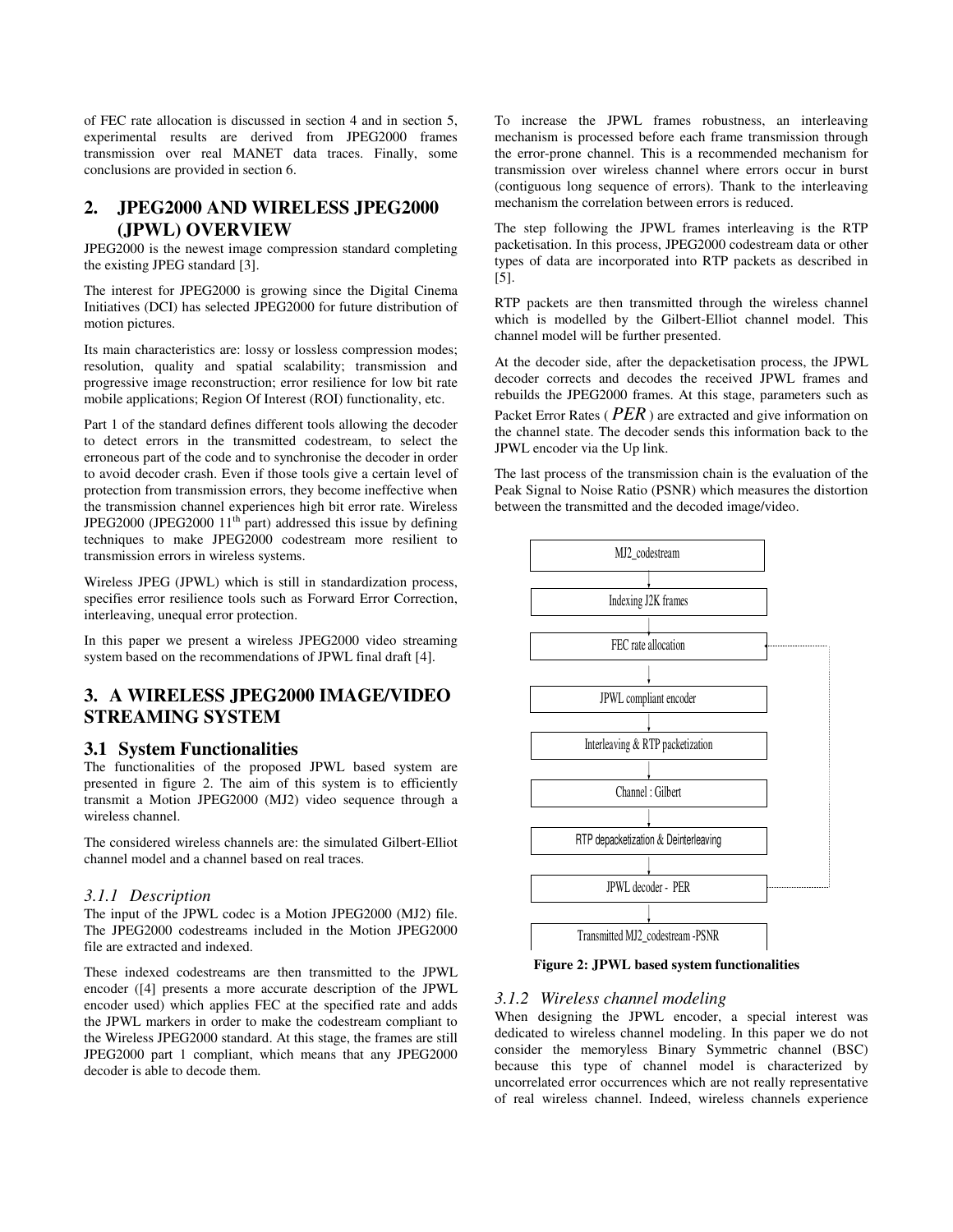burst errors leading to a correlated repartition of errors. Hence, we demonstrated in [6] that the Gilbert-Elliot model is a good low complex model to emulate MANET channels at application level.

This model is based on first order Markov chains and we considered an 8-bit symbol oriented model to emulate the correlated error characteristics of wireless channel.

The Gilbert model was first introduce by Gilbert in [7]. Elliot proposed an extension of the Gilbert model in [8], the last model is commonly known as the Gilbert-Elliot (GE). In the GE model, the wireless channel is modelled to have two states: good and bad. In the good state  $(g)$ , the channel provides a constant and low

symbol error probability ( $P_G$ ) whereas in the bad state ( $b$ ), the channel experiences a high symbol error probability (  $P_B$  ). Hence we have  $P_G \ll P_B$  for GE, and  $P_G = 0$  and  $P_B = 1$  for the Gilbert channel, in other word the Gilbert model is a simplified GE model.

Therefore, our wireless channel is modelled as a two state Markov process (figure 3).





With this model the channel will produce error bursts. This is because while in bad state the probability of staying in it is greater than the probability of returning to good state.

This Markov process is applied for each symbol and based on [9], we derived the Symbol Error Rate ( *PER*) for GE:

$$
SER = \frac{P_G * [1 - p(b|b)] + P_B * [1 - p(g|g)]}{(1 - p(b|b)] + 1 - p(g|g)]}
$$
(1-1)

For the Gilbert model, we have  $P_G = 0$  and  $P_B = 1$ , so the

*SER* is given by:

$$
SER = \frac{[1 - p(g|g)]}{[1 - p(b|b)] + 1 - p(g|g)]}
$$
(1-2)

A comprehensive description of the Markov modelling for wireless channel is explained in [10].

## **3.2 The protection strategies**

In order to make JPEG2000 codestreams resilient to transmission errors, Unequal Error Protection (UEP) is applied on the codestreams and Forward Error Correction with a priori assignment of Reed-Solomon (RS) codes is used first, this is the a priori strategy and then we consider the proposed dynamic channel coding strategy.

#### *3.2.1 A priori protection strategy*

In the "a priori protection strategy" we empirically fixed a set of RS codes for each image quality layer. So for an image with L quality layers we chose a set of L Reed-Solomon codes between the RS default codes registered by the JPWL Registration Authority. The most powerful of the L Reed-Solomon codes is assigned to the first layer and the other codes are assigned by decreasing order of power to the other quality layers. By this way all the image content is protected by decreasing order of importance in other words this protection strategy could be seen as a layered unequal error protection with fixed RS codes.

#### *3.2.2 Dynamic protection strategy*

In the Dynamic strategy the proposed algorithm emulated a the encoder side, uses information like Packet Error Rate ( *per* ),

sent back by the decoder after a previous frame decoding process to evaluate the protection rate for the current frame being processed. By this way, each quality layer protection level is permanently adapted to the transmission condition.

Thank to the dynamic protection strategy and to the proposed algorithm it is now possible to handle the decoding error probability ( *Pe* ) in the system guaranteeing through a good level of image quality during the transmission. So, even if this protection strategy slightly increases the complexity of the encoder protection module, it brings interesting improvement in terms of image quality and the most important of all it implies the notion of Quality of Service (QoS) in the transmission chain. However, the effectiveness of the 'dynamic protection strategy' strongly relies on the FEC rate allocation scheme.

## **4. FEC RATE ALLOCATION PROBLEM**

## **4.1 Problem Formalisation and related work**

The problem of FEC allocation can be formulated as follow: given a wireless video streaming system with an available bandwidth of

 $B_s$  (in bit/s) how the JPWL codec could choose the optimal FEC

rate to apply to the layers of each frame in order to maximize the overall video quality?

In [4], the JPEG2000 standardisation committee proposed a wireless transmission extension in which Error Sensitivity Descriptors (ESD) give input to the error protection parameters of the transmitted image packets. Up to now, many authors addressed the FEC allocation problem through the angle of a joint source-channel coding problem and proposed constrained optimization algorithms to solve the problem. Their algorithms apply Unequal Error Protection (UEP) based on the sensitivity of the JPEG2000 substreams, so in [11][12] as in other similar works, a distortion metric is minimized under a constraint bit rate budget.

In [13], making an analogy between the FEC rate allocation problem and the Multiple-Choice Knapsack Problem (MCKP) leads to the conclusion that both problems are NP-hard. So most of the algorithms proposed in the literature led to exhaustive search among different FEC rate solutions, exponentially increasing their complexity. These algorithms are thus interesting for an offline video streaming but are unpractical for real time applications.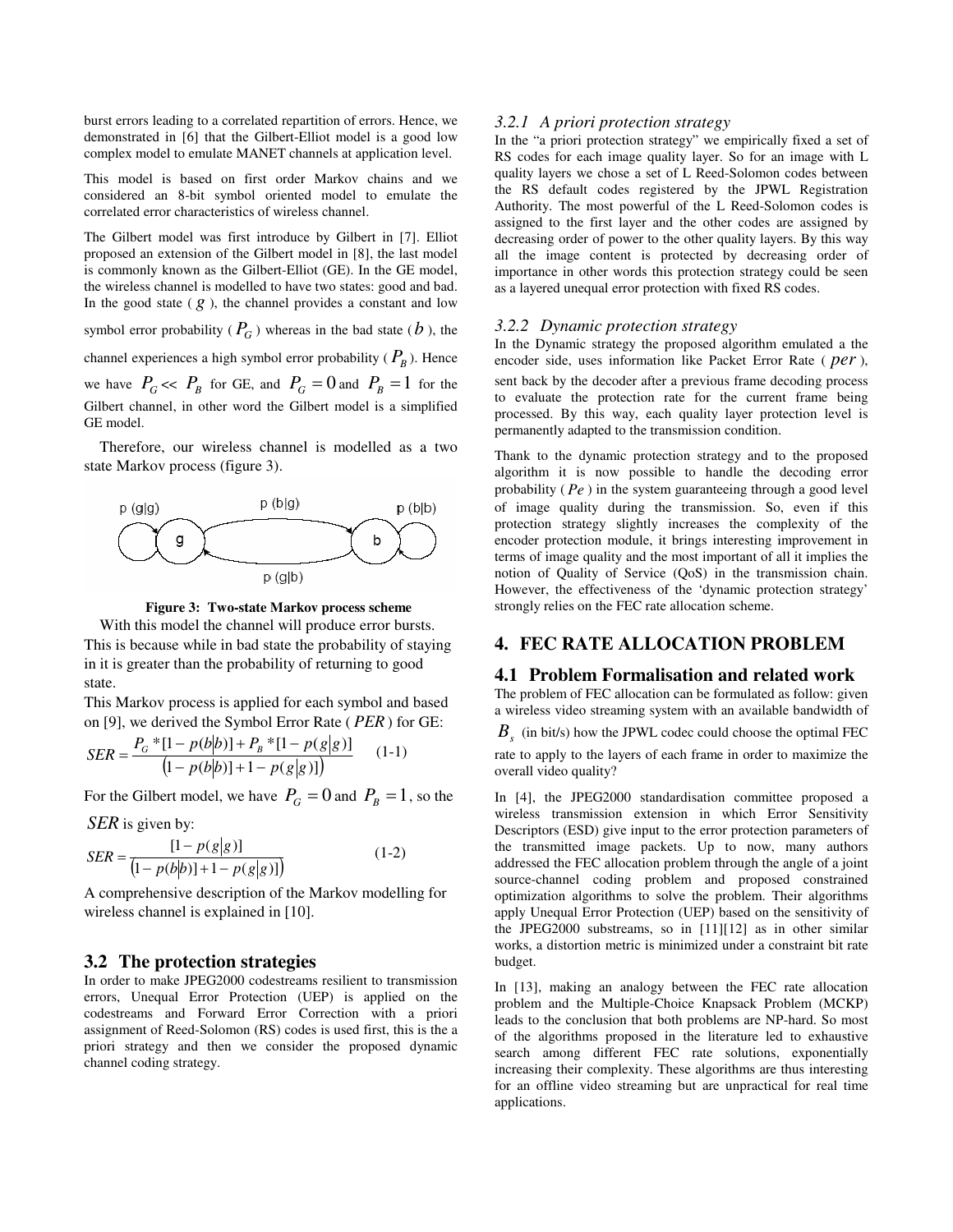We propose a new, frame based low complex algorithm for FEC rate allocation for efficient real time Motion JPEG2000 video streaming over wireless channel.

#### **4.2 Proposed algorithm**

Based on Motion JPEG2000 independent constituting frames we designed an algorithm which is build on a new frame oriented approach in the sense that the available bandwidth is considered in terms of symbol per frame instead of in bit/s as it is commonly done in other related work. The proposed algorithm processed each JPEG2000 frames and derived the FEC rate for each layer deciding at the same time which layer should be transmitted or not in regard to the available bandwidth.

# *4.2.1 Basic assumptions and derived analytical metrics*

Let  $B_s$  be the available bandwidth in bit per second and  $B_{av}$  be the available bandwidth in symbol per frame. As the Forward Error Correction (FEC) is done at the byte level, we have  $m = 8$ bits per symbol. Fixing the MJPEG2000 sequence rate to  $R_{frame} = 24$  frame *l* s leads to  $B_{av} = \frac{B_s}{m * R_{frame}} = \frac{B_s}{192} (in \; byte \; / \; frame)$ *m R*  $B_{av} = \frac{B_s}{A} = \frac{B_s}{A}$ *frame*  $\frac{D_s}{a} = \frac{D_s}{a} =$ 

Let  $l_q$  be the length (in bytes) of the  $q$  'th quality layer data stream. If  $RS(n, k)$  is the Reed-Solomon code used for the byte level FEC, a packet is a  $n$  bytes stream with  $k$  information data and *n* − *k* redundant data. The code capacity is thus 2  $t = \frac{n-k}{2}$ .

Though detailing the interleaving process is not in the scope of this paper, it is worth noticing that a good interleaving scheme (which will be further discuss) increases the codestreams robustness to transmission errors.

Let  $G_q$  be the image  $q$  'th quality layer goodput (useful data after error correction), we have:

$$
G_q = \sum_{i=0}^{q} l_i * \frac{n_i}{k_i} * (1 - Pe)
$$
 where  $RS(n_i, k_i)$  is the RS code used

to protect the considered layer.

#### *4.2.2 Heuristic*

It has been widely observed that the Peak-Signal-to-Noise-Ratio (PSNR) is proportional to the video goodput [14][15][16]. This observation can be extended to JPEG2000 based video streaming system because contrary to temporal schemes such as MPEG-2 and H 264, JPEG2000 encodes a single frame at a time, so errors don't propagate through multiple frames, which increases video goodput. So improving the video quality (when using the PSNR as an objective quality metric) can be achieved by simultaneously maximizing the goodput over all the frames and reducing the decoding error probability.

As the base layer ( $q = 0$ ) is the most important one, it should be protected with the most powerful RS code without exceeding the available bandwidth. Thus, an RS code is used for each quality layer in such a way that for a given bandwidth, the maximum data are correctly transmitted.

Let  $\varepsilon_0$  be the maximum decoding error probability that we tolerable in the system,  $B_{ness,i}$  the bandwidth necessary for the transmission of the  $i$  'th layer and  $B_{rest,i}$  the available bandwidth in the system when the  $\vec{l}$  'th layer is transmitted with the selected FEC rate.

We consider  $\varepsilon_0$  as the Quality of Service (QoS) metric so fixing  $\varepsilon_0$  for the base layer and  $\varepsilon_1 = 2 * \varepsilon_0$  for the enhancement layers is equivalent to fixing a QoS criterion in the system. This criterion is of central importance in our algorithm. As  $k_i = 32$ (cf. JPWL final draft), the FEC rate is obtained by finding the  $RS(n_o, 32)$  codes to apply to each layer which maximize the overall goodput and reduce the decoding error probability ( *Pe* ). Explicitly, the problem becomes finding the maximal  $n_i$  such that  $Pe \leq \varepsilon_0$  and the overall goodput  $G = G_0 + \sum_{i=1}^{l} G_i$  is = *i* 1

maximized.

#### *4.2.2.1 Incorrect decoding probability estimation*

In our work we do not consider a cross layer estimation of transmission errors and we fixed the RTP packets payload (1032 byte or symbols for all runs). The RTP Packet Error Rate estimated at the decoder side is used by the FEC allocation algorithm, at the encoder side, to emulate the Gilbert model from which we derived the probability *Pe* that a decoded word is incorrect.

In [9], J. R.Yee and E. J.Weldon proposed two methods, combinatorial and recursive, to estimate  $P(m, n)$  the probability of *m* errors in a sequence of *n* symbols for different errorcorrecting abilities. We rely on the double recursion method described in this work to estimate the decoding error probability *Pe* :

$$
P_e = \sum_{m=r+1}^{n} P(m,n) \text{ Where } P(m,n) = P_G(m,n) + P_B(m,n)
$$

 $P_G(m,n)$  is the probability of *m* errors in *n* transmissions with the channel ending in state  $G$  and  $P_B(m, n)$  is the probability of  $m$  errors in  $n$  transmissions with the channel ending in state *B* .

*4.2.2.2 Algorithm*  For frame

$$
n_i \in \{37,38,40,\cdots,128\} \text{ (cf JPWL final draft)}
$$

Base layer ( $q = 0$ ) :

For  $n_i$ 

Evaluate 
$$
G_0 = l_0 * \frac{n_i}{k_0} * (1 - Pe)
$$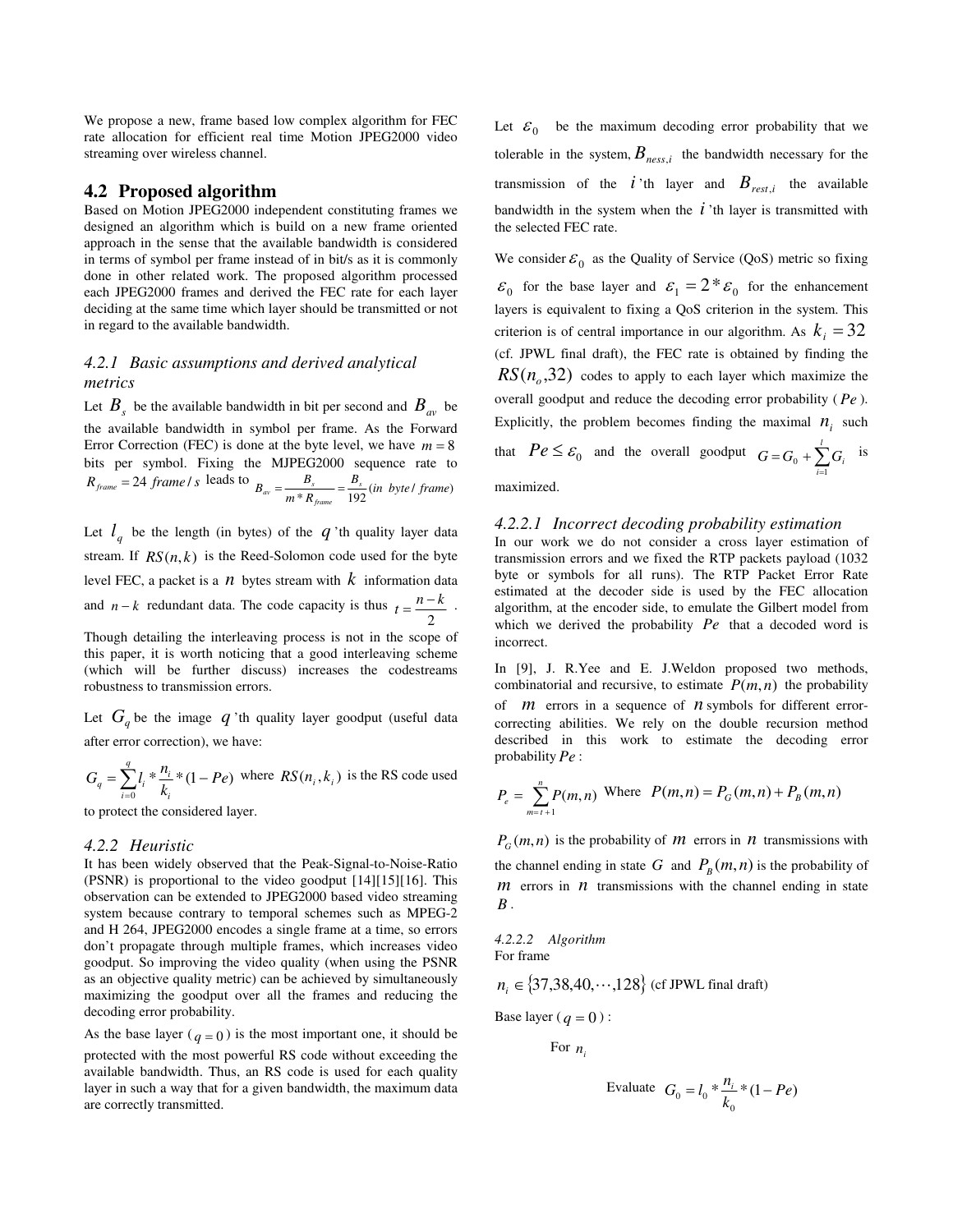$$
B_{ness,0} = l_0 * \frac{n_i}{k_0}
$$

If  $(B_{\text{ness},0} \leq B_{\text{av}} \& \text{Pe} \leq \varepsilon_0$ ) then process the following  $n_i$ 

Else  $n_{a,o} = n_i$ 

$$
B_{rest,0}=B_{av}-l_0*\frac{n_i}{k_0}
$$

End For

layer  $q = l$  :

*n*<sub>*i*</sub> ∈  $\{37,38,40, \cdots,128\}$  (cf JPWL working draft)

If 
$$
B_{rest,l} = B_{av} - (\sum_{i=1}^{l-1} B_{rest,i} + B_{rest,0}) \ge 0
$$

For  $n_i$ 

Evaluate 
$$
G_i = G_{i-1} + l_i * \frac{n_i}{k_i} * (1 - Pe)
$$
  

$$
B_{ness, l} = \sum_{i=1}^{l-1} B_{ness, i} + B_{ness, 0}
$$

If  $(B_{\text{ness},l} \leq B_{\text{av}} \& \text{Pe} \leq \varepsilon_1$  ) then process the following  $n_i$ 

Else 
$$
n_{q,o} = n_i
$$

End for

End If

End For

## **4.3 FEC rate estimation**

We used *speedway0.j2k* (the corresponding image is *speedway\_0.j2k* ( frame 0 extracted from *speedway.mj2* [17], 288x352, 3 components, 3 layers) to test and validate our algorithm and the available bandwidth is 18Mbit/s.

Figure 4 shows the FEC level ( $n<sub>o</sub>$ ) for the protection of the three layers of the JPEG2000 image for  $per = 2.4 * 10^{-2}$  and with different Quality of Service level (different  $\varepsilon$ <sub>o</sub>). Each FEC level  $(n_o)$  corresponds to a specific  $RS(n_o, 32)$  code used for layers protection.



 **Figure 4: FEC level (**  $n_o$ ) versus  $\varepsilon_o$ 

As expected, increasing the QoS constraint (decreasing  $\mathcal{E}_o$ ) leads to high protection level  $(n<sub>o</sub>)$  for base and enhancement layers. For low  $\mathcal{E}_{o}$  ( $\mathcal{E}_{o} \leq 10^{-10}$ ), high QoS constrained system, the protection level is high ( $n_0 \ge 80$ ) for layer 0 et 1 meaning that high error correcting codes are required to achieve the desired Quality of Service (QoS). However high error correcting ability implies high bandwidth consumption leading to non transmission of the last enhancement layer 2 ( $n_a = 0$ ). Relaxing the constraint on  $\mathcal{E}_o(10^{-5} \leq \mathcal{E}_o \leq 10^{-10})$  leads to reasonable protection level ( *n<sup>o</sup>* ) selection, yielding simultaneous transmission of all protected layers.

In Figure 5 we present the FEC level  $(n_o)$  evolution for layer 0, layer 1 and layer 2 when varying the Packet Error Rate under a fixed QoS constraint ( $\varepsilon_o = 10^{-4}$ ). We observe that the protection level  $(n_o)$  increases with *per*.



 **Figure 5:** Protection level ( $n_o$ ) versus  $per$  ( $\varepsilon_o = 10^{-4}$ )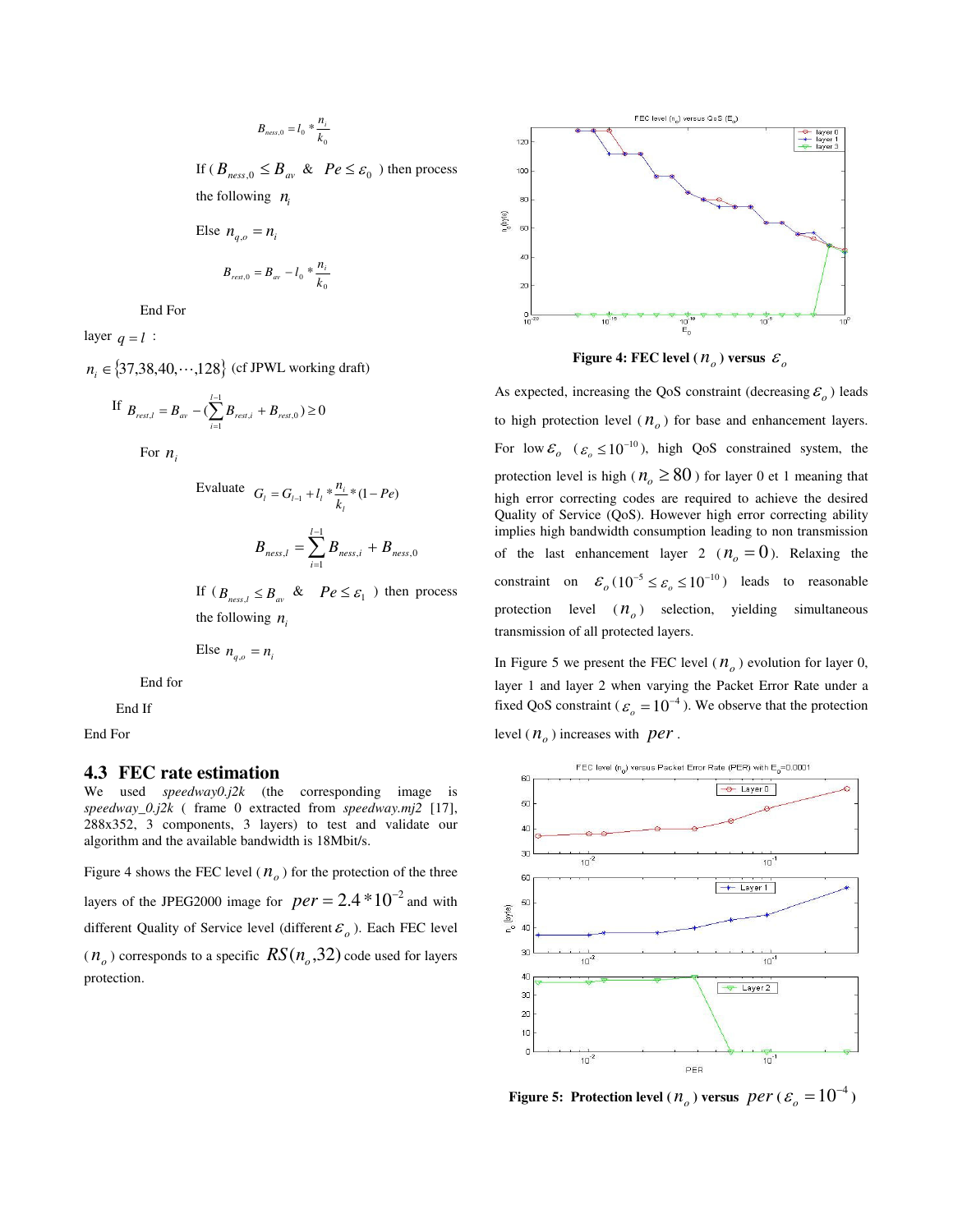It is worth noticing that for  $PER \geq 5.10^{-1}$ , high level of the error correcting codes are needed to fit the fixed QoS constraint for the first two layers. However, due to bandwidth limitation the third layer is not transmitted.

In this section we show that our algorithm dynamically allocates FEC rate according to the transmission conditions.

We evaluate in the following section the effectiveness of the dynamic strategy in comparison to the a priori protection.

# **5. JPEG2000 VIDEO STREAMING RESULTS**

The interest of this section is to compare the a priori and the dynamic protection strategies and to demonstrate the superiority of the last one. We first show the results achieved when using Gilbert channel models and highlight the practical interest of the dynamic protection strategy by using real wireless channel traces.

The video sequence used is the *speedway.mj2* [17] containing 200 JPEG2000 frames at an overall quality of 0.2 bpp (bit per pixel) with 0.05 bpp for base layer, 0.1 bpp for the second layer and 0.2 bpp for the third layer.

As error occurrence in the transmission channel is a random process, different runs were made for each simulation and the Mean Square Error ( $MSE$ ) between the original image ( $I_o$ ) and

the decoded image  $(I_d)$ , is averaged over all the runs in order to have statistically representative metrics.

The measured Peak Signal to Noise Ratio (PSNR) is obtained as

follows: MSE 
$$
(I_o, I_d) = \frac{1}{M \cdot N} \sum_{x=1}^{M} \sum_{y=1}^{N} |I_o(x, y) - I_d(x, y)|^2
$$
  
\n
$$
\overline{MSE} = \frac{MSE}{N \text{ frames}}
$$

I J ∖ I l  $PSNR = 10 * \log_{10} \left( \frac{255}{MSE} \right)$  $10 * \log_{10} \left( \frac{255}{100} \right)$ 

Where *MSE* is the Mean Square Error over all the *N frames* images considered. In the case of Motion JPEG2000 streaming, *N frames* represents the 200 JPEG2000 frames constituting the video sequence Each PSNR measure is associated to a decoding rate metric which corresponds to crash estimation on the basis of frames transmission trials.

In the a priori protection strategy, the protection rate is r=5/6 and the selected Reed-Solomon codes used for all image/video streaming tests are: RS (40, 32) for base layer, RS (38, 32) for layer 2, RS (38, 32) for layer 1

For dynamic protection strategy, we used the algorithm presented in the previous section.

Thanks to the wireless multimedia system proposed in figure 6, the effectiveness of the JPWL codec is evaluated by computing the PSNR at the output of the system. Through a client/server application the JPEG2000 frames extracted from the Motion JPEG2000 (MJ2) file are transmitted to the receiver which represents the wireless client.





**Figure 6: Wireless multimedia system** 

The wireless channel is emulated by wireless channel traces [18]. Those traces are a set of loss patterns covering different transmission scenarios (mobile or static). They where generated by connecting two laptops in ad-hoc network using two PCMCIA IEEE 802.11b/g cards (at 2,4 GHz).

The video sequence is streamed over the generated loss patterns. Each pattern corresponds to a specific Carrier to Noise ratio *C N*

 $(C_{\text{c}})$  is the ratio between the desired signal and the total received *N*

noise power). The considered loss patterns had a *N C* varying

between 11dB and 20 dB corresponding to Bit Error Rate between 0.0001 and 0.025. The used mode at the physical layer of the wireless link is the mode 4 where the modulation is QPSK, the coding rate is 3/4 and the Nominal Data Rate  $R_{\text{Nominal}}$  is

18Mbit/s.

| <b>PFR</b>      | $PSNR$ (dB)  | $PSNR$ (dB) |
|-----------------|--------------|-------------|
|                 | A priori FEC | Dynamic FEC |
| $5.1*10^{-3}$   | 42.0995      | 42.0691     |
| $6.13*10^{-2}$  | 42.0755      | 42.0787     |
| $2.662*10^{-1}$ | 42.0752      | 42.0768     |
|                 |              |             |

 **Table 2: Well decoded JPEG2000 frames mean PSNR** 

Table 2 shows that PSNR is almost the same (42 dB) for a priori and dynamic protection strategies when considering only the well decoded JPEG2000 frames. Fixing well transmitted image PSNR threshold to 35 dB leads to the interesting conclusion that in our scenario all well decoded frames have a good and almost fixed quality ( $PSNR \approx 42 dB$ ).

When considering the successful decoding rate in figure 7, we notice that for channels experimenting  $PER \leq 8*10^{-1}$  both strategies, a priori and dynamic perform the same way in terms of decoding rate. This is due to the fact that the wireless channel considered experiments few transmission errors so channel coding do not significantly impacts JPEG2000 decoder performance. For  $8 * 10^{-1} \leq PER \leq 10^{-1}$  the dynamic protection strategy increases the successful decoding rate 5% more than a priori

protection.